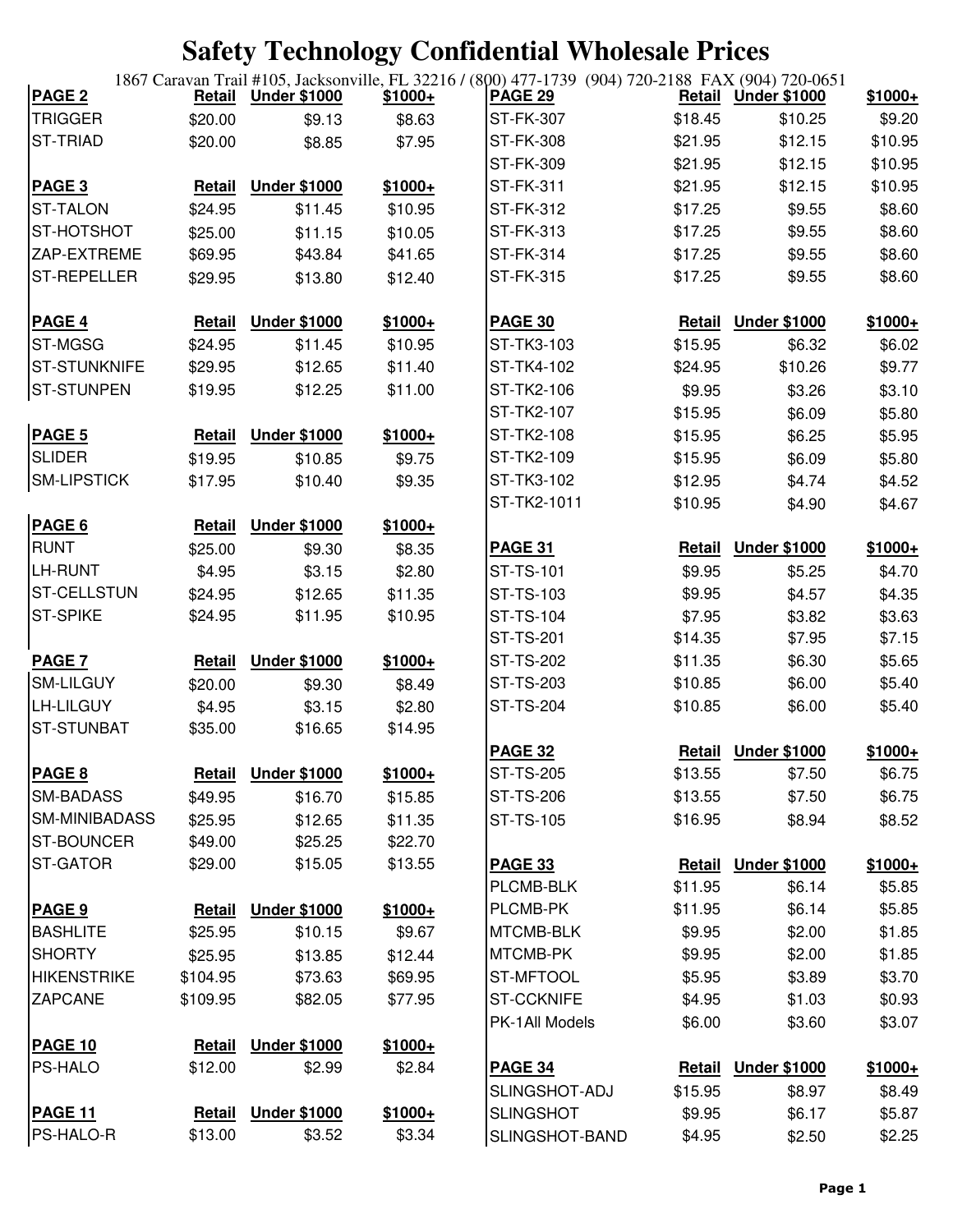1867 Caravan Trail #105, Jacksonville, FL 32216 / (800) 477-1739 (904) 720-2188 FAX (904) 720-0651

| PS-HC                | \$12.00       | \$2.99              | \$2.84   |                    |               |                     |          |
|----------------------|---------------|---------------------|----------|--------------------|---------------|---------------------|----------|
| PS-LH                | \$12.00       | \$2.99              | \$2.84   | <b>PAGE 35</b>     | <b>Retail</b> | <b>Under \$1000</b> | $$1000+$ |
|                      |               |                     |          | <b>HA-1</b>        | \$4.95        | \$1.21              | \$0.99   |
| <b>PAGE 12</b>       | <b>Retail</b> | <b>Under \$1000</b> | $$1000+$ | TSB-LED            | \$17.95       | \$11.35             | \$10.83  |
| PS-LH-FASHION        | \$12.00       | \$2.99              | \$2.84   | <b>TSB-16R</b>     | \$18.95       | \$10.30             | \$9.25   |
| PS-R                 | \$13.00       | \$3.52              | \$3.34   | <b>TSB-21R</b>     | \$19.95       | \$10.85             | \$9.75   |
| PS-LS                | \$14.00       | \$6.50              | \$6.17   | TSB-26R            | \$20.95       | \$11.40             | \$10.25  |
|                      |               |                     |          | TSB-ENDCAP         | \$4.95        | \$2.05              | \$1.95   |
| <b>PAGE 13</b>       | <b>Retail</b> | <b>Under \$1000</b> | $$1000+$ | TSB-AUTO           | \$36.95       | \$19.21             | \$18.25  |
| <b>PS-VISOR</b>      | \$9.95        | \$3.18              | \$3.02   | TSB-12-GOLD        | \$19.95       | \$10.05             | \$9.05   |
| PS-KC                | \$11.00       | \$2.67              | \$2.54   | TSB-12-GRAY        | \$19.95       | \$10.45             | \$9.40   |
| <b>PS-TRI</b>        | \$21.95       | \$12.11             | \$11.51  | TSB-12-PLAS        | \$19.95       | \$10.85             | \$9.75   |
| <b>PAGE 14</b>       | Retail        | <b>Under \$1000</b> | $$1000+$ | <b>PAGE 36</b>     | Retail        | <b>Under \$1000</b> | $$1000+$ |
| PS-2F                | \$10.95       | \$5.02              | \$4.77   | TACPEN1-B          | \$10.95       | \$4.78              | \$4.55   |
| PS-2FT               | \$12.95       | \$5.60              | \$5.32   | <b>KUBOTAN-BLK</b> | \$5.00        | \$3.13              | \$2.61   |
| <b>PS-2S</b>         | \$12.95       | \$5.49              | \$5.22   | KUBOTAN-BLU        | \$5.00        | \$3.13              | \$2.61   |
| PS-LH <sub>2</sub>   | \$5.00        | \$2.48              | \$2.36   | KUBOTAN-RED        | \$5.00        | \$3.13              | \$2.61   |
| PS-4F                | \$14.95       | \$6.18              | \$5.87   | <b>KUBOTAN-SIL</b> | \$5.00        | \$3.13              | \$2.61   |
| PS-4FT               | \$14.95       | \$7.05              | \$6.70   | <b>BRUTUS-BK</b>   | \$9.95        | \$3.25              | \$2.75   |
| <b>PS-4S</b>         | \$14.95       | \$7.05              | \$6.70   | <b>BRUTUS-PK</b>   | \$9.95        | \$3.25              | \$2.75   |
| PS-LH4               | \$6.00        | \$2.58              | \$2.45   | <b>BRUTUS-PP</b>   | \$9.95        | \$3.25              | \$2.75   |
|                      |               |                     |          | <b>BRUTUS-YL</b>   | \$9.95        | \$3.25              | \$2.75   |
| <b>PAGE 15</b>       | <b>Retail</b> | <b>Under \$1000</b> | $$1000+$ | ST-MD1             | \$34.95       | \$16.95             | \$15.95  |
| <b>INERT</b>         | \$5.00        | \$2.64              | \$2.51   |                    |               |                     |          |
| <b>INERT-2F</b>      | \$10.00       | \$3.55              | \$3.24   | <b>PAGE 37</b>     | <b>Retail</b> | <b>Under \$1000</b> | $$1000+$ |
| <b>INERT-2S</b>      | \$8.00        | \$2.92              | \$2.71   | <b>BLOCKLITE</b>   | \$8.95        | \$5.25              | \$5.00   |
| <b>WF-HALO</b>       | \$14.00       | \$3.52              | \$3.34   | ST-AUTO            | \$28.95       | \$15.20             | \$14.70  |
|                      |               |                     |          | <b>ST-SDFLASH</b>  | \$44.95       | \$25.21             | \$23.95  |
| <b>PAGE 16</b>       | <b>Retail</b> | <b>Under \$1000</b> | $$1000+$ |                    |               |                     |          |
| <b>WF-HALO-R</b>     | \$15.00       | \$4.04              | \$3.84   | <b>PAGE 38</b>     |               | Retail Under \$1000 | $$1000+$ |
| WF-HALO-FASHION      | \$14.00       | \$3.52              | \$3.34   | HA-MOTION-OD       | \$24.95       | \$15.91             | \$15.15  |
|                      |               |                     |          | <b>HA-MOTION</b>   | \$24.95       | \$14.12             | \$13.45  |
| <b>PAGE 17</b>       | <b>Retail</b> | <b>Under \$1000</b> | $$1000+$ | <b>POOLALARM</b>   | \$189.00      | \$87.41             | \$83.25  |
| <b>WF-LH-FASHION</b> | \$14.00       | \$3.52              | \$3.34   | <b>HA-SENSOR</b>   | \$24.95       | \$13.70             | \$13.05  |
| WF-R                 | \$15.00       | \$4.04              | \$3.84   | <b>HA-REMOTE</b>   | \$19.00       | \$10.05             | \$9.57   |
| <b>WF-KC</b>         | \$13.00       | \$3.09              | \$2.94   | <b>HP-SLAW</b>     | \$8.95        | \$3.44              | \$3.27   |
| <b>PAGE 18</b>       | <b>Retail</b> | <b>Under \$1000</b> | \$1000+  | <b>PAGE 39</b>     |               | Retail Under \$1000 | $$1000+$ |
| WF-HC                | \$14.00       | \$3.52              | \$3.34   | DSAL-2             | \$9.95        | \$3.75              | \$3.25   |
| WF-LH                | \$14.00       | \$3.52              | \$3.34   | MINI2040           | \$19.95       | \$12.29             | \$11.70  |
| WF-LS                | \$17.00       | \$6.83              | \$6.49   | ST-BARKINGDOG      | \$79.95       | \$43.55             | \$39.20  |
|                      |               |                     |          | ALRMLCK-LG         | \$20.95       | \$9.19              | \$8.75   |
| <b>PAGE 19</b>       | <b>Retail</b> | <b>Under \$1000</b> | $$1000+$ | <b>ALRMLCK-SM</b>  | \$19.95       | \$8.03              | \$7.65   |
| WF-4F                | \$19.95       | \$9.41              | \$8.94   |                    |               |                     |          |
| WF-4S                | \$21.95       | \$10.91             | \$10.36  | <b>PAGE 40</b>     |               | Retail Under \$1000 | $$1000+$ |
| WF-4FT               | \$19.95       | \$8.46              | \$8.04   | PAL-120-BLK        | \$8.95        | \$3.25              | \$3.09   |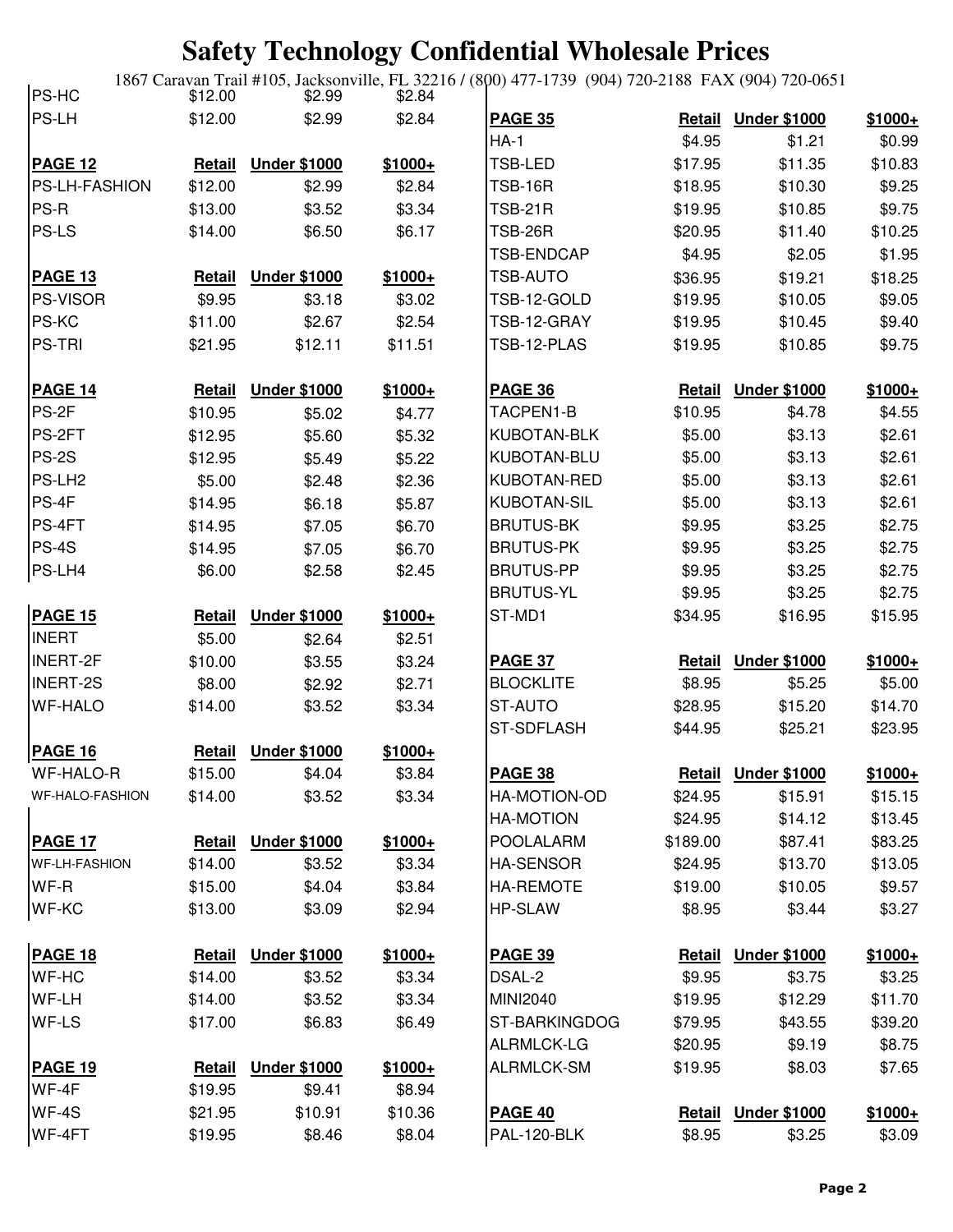| WF-2FT                  | \$18.95       | \$8.21              | o⊽<br>\$7.80 | 1867 Caravan Trail #105, Jacksonville, FL 32216 / (800) 477-1739 (904) 720-2188 FAX (904) 720-0651<br>PAL-120-PINK | \$8.95                     | \$3.25             | \$3.09            |
|-------------------------|---------------|---------------------|--------------|--------------------------------------------------------------------------------------------------------------------|----------------------------|--------------------|-------------------|
| WF-2GEL                 | \$21.95       | \$10.63             | \$10.10      | PAL-1LIGHT                                                                                                         | \$11.95                    | \$4.34             | \$3.91            |
| WF-4GEL                 | \$24.95       | \$13.45             | \$12.78      | AL-2                                                                                                               | \$10.95                    | \$5.74             | \$5.47            |
|                         |               |                     |              | <b>PAL-130L</b>                                                                                                    | \$10.00                    | \$4.90             | \$4.39            |
| <b>PAGE 20</b>          | <b>Retail</b> | <b>Under \$1000</b> | $$1000+$     | $NZ-1$                                                                                                             | \$9.95                     | \$2.26             | \$2.15            |
| WF-9FM                  | \$49.95       | \$21.29             | \$20.23      | LIPALARM-BLK                                                                                                       | \$12.95                    | \$5.75             | \$5.50            |
| WF-16FM                 | \$59.95       | \$31.97             | \$30.37      | LIPALARM-PINK                                                                                                      | \$12.95                    | \$5.75             | \$5.50            |
| WF-16PG                 | \$59.95       | \$32.99             | \$31.34      |                                                                                                                    |                            |                    |                   |
|                         |               |                     |              | <b>PAGE 41</b>                                                                                                     | <b>Retail Under \$1000</b> |                    | $$1000+$          |
| <b>PAGE 21</b>          | <b>Retail</b> | <b>Under \$1000</b> | $$1000+$     | <b>DS-LCKBK</b>                                                                                                    | \$17.95                    | \$8.99             | \$8.56            |
| 80811                   | \$17.45       | \$11.60             | \$10.45      | <b>DS-BOOK</b>                                                                                                     | \$14.95                    | \$7.97             | \$7.57            |
| 80810                   | \$17.45       | \$11.60             | \$10.45      | <b>DS-STICK</b>                                                                                                    | \$34.95                    | \$21.65            | \$20.55           |
| 900097                  | \$12.99       | \$6.90              | \$6.20       | <b>DS-PEANUTBUTTER</b>                                                                                             | \$18.95                    | \$9.71             | \$9.23            |
| 80817                   | \$27.75       | \$18.50             | \$16.65      | <b>DS-LEMONLIME</b>                                                                                                | \$9.95                     | \$5.05             | \$4.80            |
| 80535                   | \$19.50       | \$13.00             | \$11.70      | <b>DS-ROOTBEER</b>                                                                                                 | \$9.95                     | \$5.05             | \$4.80            |
| 80570                   | \$24.99       | \$15.85             | \$14.25      | DS-GINGER                                                                                                          | \$9.95                     | \$5.05             | \$4.80            |
|                         |               |                     |              | <b>DS-PEPPER</b>                                                                                                   | \$9.95                     | \$5.05             | \$4.80            |
| PAGE 22                 | <b>Retail</b> | <b>Under \$1000</b> | $$1000+$     | <b>DS-CITRUS</b>                                                                                                   | \$9.95                     | \$5.05             | \$4.80            |
| 80761                   | \$19.50       | \$13.00             | \$11.70      | <b>DS-COLA</b>                                                                                                     | \$9.95                     | \$5.05             | \$4.80            |
| 80760                   | \$19.50       | \$13.00             | \$11.70      | <b>DS-MGDBEER</b>                                                                                                  | \$12.95                    | \$7.40             | \$6.65            |
| 80740                   | \$15.95       | \$10.60             | \$9.55       | <b>DS-LAGER</b>                                                                                                    | \$14.95                    | \$8.00             | \$7.60            |
| 80726                   | \$17.45       | \$11.60             | \$10.45      | <b>DS-PBRBEER</b>                                                                                                  | \$9.95                     | \$5.20             | \$4.94            |
| 80725                   | \$17.45       | \$11.60             | \$10.45      | <b>DS-CRLTBEER</b>                                                                                                 | \$12.95                    | \$7.40             | \$6.65            |
| 80745                   | \$15.95       | \$10.60             | \$9.55       | <b>DS-MLLBEER</b>                                                                                                  | \$12.95                    | \$7.40             | \$6.65            |
| 80785                   | \$13.35       | \$8.90              | \$8.00       | <b>DS-ENERGY</b>                                                                                                   | \$16.95                    | \$9.45             | \$8.95            |
| 80750                   | \$18.50       | \$12.35             | \$11.10      |                                                                                                                    |                            |                    |                   |
|                         |               |                     |              | <b>PAGE 42</b>                                                                                                     | <b>Retail Under \$1000</b> |                    | $$1000+$          |
| <b>PAGE 23</b>          | <b>Retail</b> | <b>Under \$1000</b> | $$1000+$     | DS-LINT                                                                                                            | \$34.95                    | \$20.37            | \$19.35           |
| 80812                   | \$20.50       | \$13.70             | \$12.30      | <b>DS-BRUSH</b>                                                                                                    | \$13.95                    | \$7.25             | \$6.50            |
| 80841                   | \$18.50       | \$12.35             | \$11.10      | <b>DS-THERMOMETER</b>                                                                                              | \$7.95                     | \$3.35             | \$2.95            |
| 80836                   | \$17.40       | \$11.60             | \$10.45      | <b>DS-WALL</b>                                                                                                     | \$9.95                     | \$4.35             | \$3.95            |
| 3050                    | \$18.50       | \$12.35             | \$11.10      | <b>DS-CLEANSER</b>                                                                                                 | \$24.95                    | \$14.70            | \$13.95           |
| TAC-1                   | \$5.00        | \$3.40              | \$2.87       | DS-SPRINKLER                                                                                                       | \$6.95                     | \$2.15             | \$1.95            |
|                         |               |                     |              | <b>DS-STONE</b>                                                                                                    | \$6.95                     | \$2.60             | \$2.35            |
| <b>PAGE 24</b>          | <b>Retail</b> | <b>Under \$1000</b> | $$1000+$     | <b>DS-COFFEE</b>                                                                                                   | \$39.95                    | \$23.40            | \$22.20           |
| 80586                   | \$71.85       | \$47.90             | \$43.10      | <b>DS-SHAVE</b>                                                                                                    | \$34.95                    | \$20.40            | \$19.35           |
| 80585                   |               | \$44.45             | \$40.00      | <b>DS-ARIZONA</b>                                                                                                  | \$19.95                    | \$10.85            |                   |
|                         | \$66.70       |                     |              | <b>DS-WATERBTL</b>                                                                                                 | \$14.95                    | \$7.32             | \$10.35<br>\$6.95 |
| 80421<br>80422          | \$17.45       | \$11.60             | \$10.45      | <b>DS-SPRAY</b>                                                                                                    |                            |                    |                   |
|                         | \$16.45       | \$10.95             | \$9.85       | DS-WHIPCREAM                                                                                                       | \$34.95                    | \$18.00<br>\$23.40 | \$17.10           |
| 80105                   | \$15.45       | \$10.30             | \$9.25       | <b>DS-HAIRSPRAY</b>                                                                                                | \$39.95                    |                    | \$22.20           |
|                         |               |                     |              | <b>DS-BFLAG</b>                                                                                                    | \$34.95                    | \$21.65            | \$20.55           |
| <b>PAGE 25</b><br>00153 | Retail        | <b>Under \$1000</b> | $$1000+$     | <b>DS-CREAMER</b>                                                                                                  | \$29.95                    | \$17.40            | \$16.50           |
| ST-DOGREPEL             | \$49.95       | \$23.50             | \$21.15      |                                                                                                                    | \$34.95                    | \$19.74            | \$18.75           |
|                         | \$19.00       | \$7.95              | \$7.55       | DS-DEODORANT                                                                                                       | \$34.95                    | \$21.65            | \$20.55           |
| 80536                   | \$17.45       | \$11.60             | \$10.45      | <b>DS-ENGINE</b>                                                                                                   | \$34.95                    | \$19.85            | \$18.85           |
|                         |               |                     |              | DS-BRAKE2                                                                                                          | \$34.95                    | \$19.90            | \$18.90           |
| <b>PAGE 26</b>          | <b>Retail</b> | <b>Under \$1000</b> | $$1000+$     | <b>DS-LUBRICANT</b>                                                                                                | \$19.95                    | \$10.47            | \$9.95            |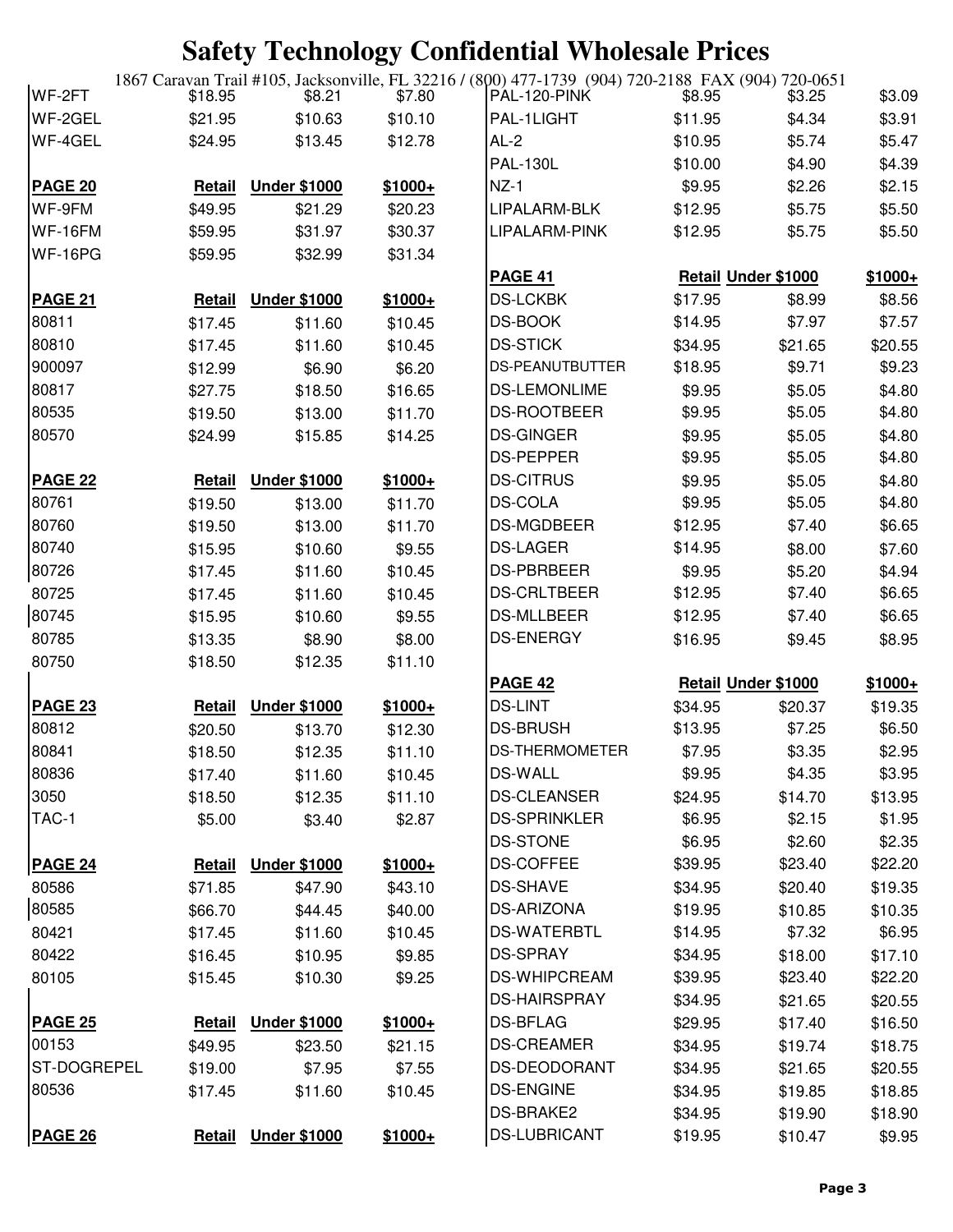| ST-AK-101        | \$18.95       | \$9.92              | \$9.45   | 1867 Caravan Trail #105, Jacksonville, FL 32216 / (800) 477-1739 (904) 720-2188 FAX (904) 720-0651 |         |                            |          |
|------------------|---------------|---------------------|----------|----------------------------------------------------------------------------------------------------|---------|----------------------------|----------|
| ST-AK-102        | \$18.95       | \$9.92              | \$9.45   | <b>PAGE 43</b>                                                                                     |         | <b>Retail Under \$1000</b> | $$1000+$ |
| ST-AK-103        | \$69.95       | \$44.39             | \$39.95  | HC-ADAPT-DVR                                                                                       | \$34.95 | \$18.89                    | \$17.95  |
| <b>ST-AK-104</b> | \$69.95       | \$44.39             | \$39.95  | HC-CROSS-DVR                                                                                       | \$59.95 | \$34.73                    | \$32.99  |
| <b>ST-BK-101</b> | \$24.95       | \$12.85             | \$12.20  | HC-HDPEN-DVR                                                                                       | \$49.95 | \$28.40                    | \$25.55  |
| <b>ST-BK-102</b> | \$24.95       | \$12.85             | \$12.20  |                                                                                                    |         |                            |          |
| <b>ST-BK-103</b> | \$24.95       | \$12.85             | \$12.20  | <b>PAGE 44</b>                                                                                     |         | <b>Retail Under \$1000</b> | $$1000+$ |
| <b>ST-BK-104</b> | \$17.95       | \$9.95              | \$8.95   | HC-EYEHD-DVR                                                                                       | \$49.95 | \$28.50                    | \$25.65  |
| <b>ST-BK-105</b> | \$17.95       | \$9.95              | \$8.95   | <b>HC-CLIPHD-DVR</b>                                                                               | \$36.95 | \$20.50                    | \$18.45  |
| <b>ST-BK-106</b> | \$17.95       | \$9.95              | \$8.95   | <b>HC-MINI-DVR</b>                                                                                 | \$29.95 | \$16.79                    | \$15.95  |
| <b>PAGE 27</b>   | <b>Retail</b> | <b>Under \$1000</b> | $$1000+$ | <b>PAGE 45</b>                                                                                     |         | <b>Retail Under \$1000</b> | $$1000+$ |
| <b>ST-FK-101</b> | \$14.95       | \$8.35              | \$7.95   | <b>ST-FISHEYE</b>                                                                                  | \$57.95 | \$30.47                    | \$28.95  |
| ST-FK-103        | \$10.95       | \$6.56              | \$6.25   |                                                                                                    |         |                            |          |
| ST-FK-201        | \$18.35       | \$10.20             | \$9.15   | <b>PAGE 46</b>                                                                                     |         | <b>Retail Under \$1000</b> | $$1000+$ |
| <b>ST-FK-202</b> | \$18.35       | \$10.20             | \$9.15   | DM-DOML                                                                                            | \$5.99  | \$3.44                     | \$3.27   |
| <b>ST-FK-203</b> | \$18.35       | \$10.20             | \$9.15   | DM-WHTCM                                                                                           | \$6.00  | \$3.10                     | \$2.95   |
| <b>ST-FK-204</b> | \$20.65       | \$11.45             | \$10.30  | <b>DM-IRCAM</b>                                                                                    | \$10.00 | \$5.54                     | \$5.27   |
| <b>ST-FK-205</b> | \$20.65       | \$11.45             | \$10.30  | DM-IRCAMBLK                                                                                        | \$10.00 | \$5.54                     | \$5.27   |
| <b>ST-FK-206</b> | \$20.65       | \$11.45             | \$10.30  | DM-IRMOTION                                                                                        | \$21.95 | \$11.46                    | \$10.89  |
| <b>ST-FK-207</b> | \$20.85       | \$11.55             | \$10.40  |                                                                                                    |         |                            |          |
| <b>ST-FK-208</b> | \$20.85       | \$11.55             | \$10.40  |                                                                                                    |         |                            |          |
| <b>ST-FK-209</b> | \$20.85       | \$11.55             | \$10.40  |                                                                                                    |         |                            |          |
| ST-FK-210        | \$20.85       | \$11.55             | \$10.40  |                                                                                                    |         |                            |          |
| PAGE 28          | <b>Retail</b> | <b>Under \$1000</b> | $$1000+$ |                                                                                                    |         |                            |          |
| <b>ST-FK-211</b> | \$18.35       | \$10.15             | \$9.15   |                                                                                                    |         |                            |          |
| ST-FK-212        | \$18.35       | \$10.15             | \$9.15   |                                                                                                    |         |                            |          |
| <b>ST-FK-213</b> | \$18.35       | \$10.15             | \$9.15   |                                                                                                    |         |                            |          |
| <b>ST-FK-214</b> | \$18.35       | \$10.15             | \$9.15   |                                                                                                    |         |                            |          |
| <b>ST-FK-301</b> | \$18.45       | \$10.25             | \$9.20   |                                                                                                    |         |                            |          |
| <b>ST-FK-302</b> | \$18.45       | \$10.25             | \$9.20   |                                                                                                    |         |                            |          |
| ST-FK-303        | \$18.45       | \$10.25             | \$9.20   |                                                                                                    |         |                            |          |
| <b>ST-FK-304</b> | \$16.15       | \$8.95              | \$8.05   |                                                                                                    |         |                            |          |
| <b>ST-FK-305</b> | \$16.15       | \$8.95              | \$8.05   |                                                                                                    |         |                            |          |
| <b>ST-FK-306</b> | \$18.45       | \$10.25             | \$9.20   |                                                                                                    |         |                            |          |

Safety Technology uses cumulative pricing. To keep it simple, we have only 2 price levels: Under \$1000 and Over \$1000. Once you have spent a total of \$1000 with us, you will be at the \$1000+ price level. You will stay at that price level even if

 $\overline{\phantom{a}}$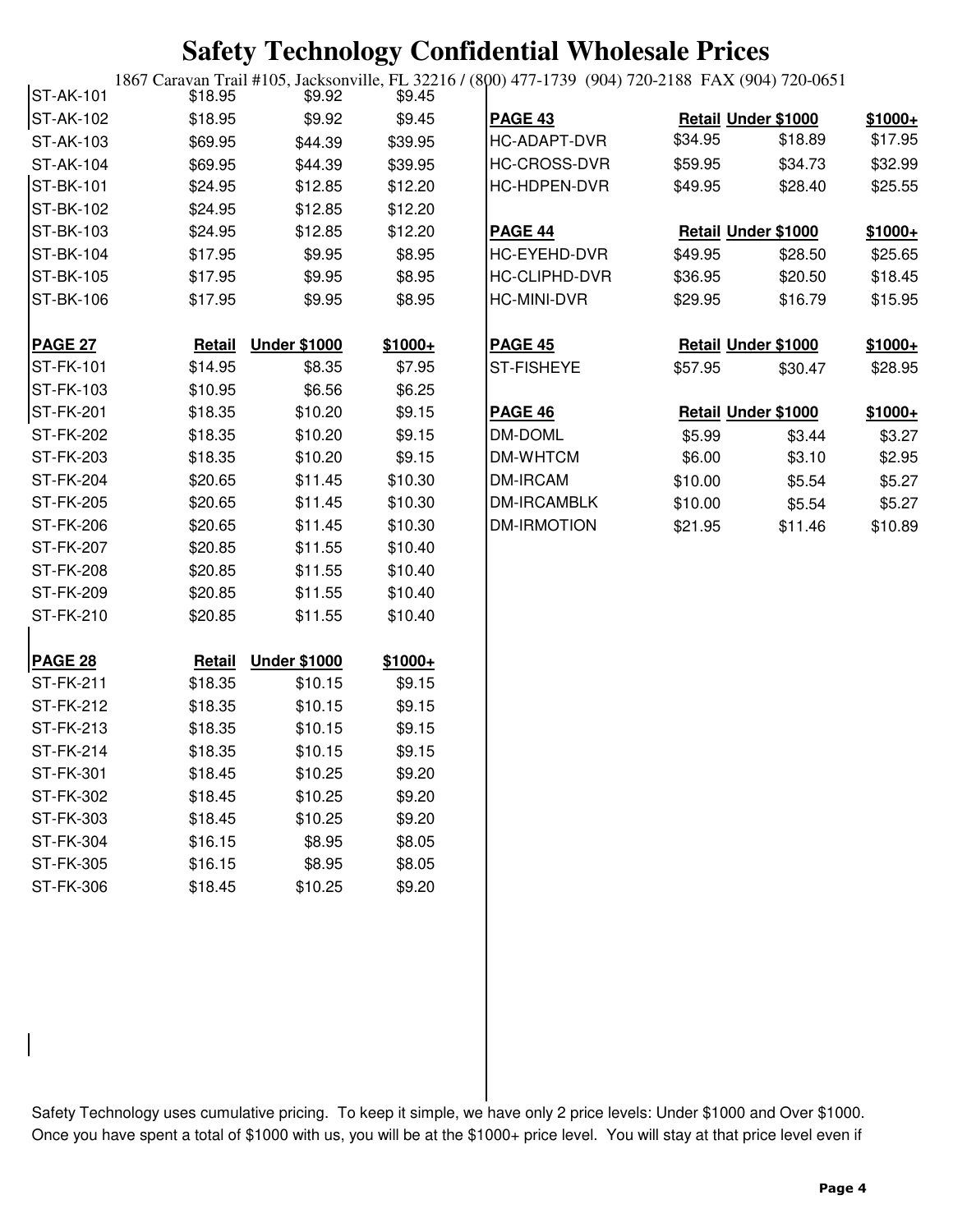1867 Caravan Trail #105, Jacksonville, FL 32216 / (800) 477-1739 (904) 720-2188 FAX (904) 720-0651 future orders are under \$1000. In other words, you are locked in to our best prices once you've spent \$1000 with us.

#### **Safety Technology Return Policy**

We as a wholesaler will replace any defective item. There is a 20% restocking fee for the return of non-defective items.

You may have your customers send a defective item directly back to us if you wish. Your customer will package the item and then address it to your company but with our address (see diagram below). This is so that you don't have to handle returns and that your customer never finds out about us.

#### **You will need to login to the online ordering system and click on RMA# to obtain** a Return Merchandise

Authorization number. The RMA # must be written on the outside of box. There must also be a note in the box explaining the problem. Returns received without a note will result in a longer processing time.

#### **RETURNS THAT DO NOT HAVE RMA #'S ON THE LABEL WILL BE REFUSED AND RETURNED TO SENDER.**

Sample return package: **Your Company Name** RMA # 00000000 1867 Caravan Trail #105 Jacksonville, FL 32216

Once a return is received we will determine whether or not it is defective and then process the customer's request.

Replacements for defective item will be shipped directly back to your customer just as a drop ship would at no charge. If product is NOT defective, a choice of in house credit or reship product back to customer will be given.

CAMERA WARRANTY: We guarantee all Safety Technology CAMERAS to be free of defects in workmanship and material for 90 days (unless manufacturer's warranty is longer; please call) after sale to the customer.

We update the online ordering site with the status of the return when the order is received and then processed.  **Safety Technology does not pay for shipping of returned items.**